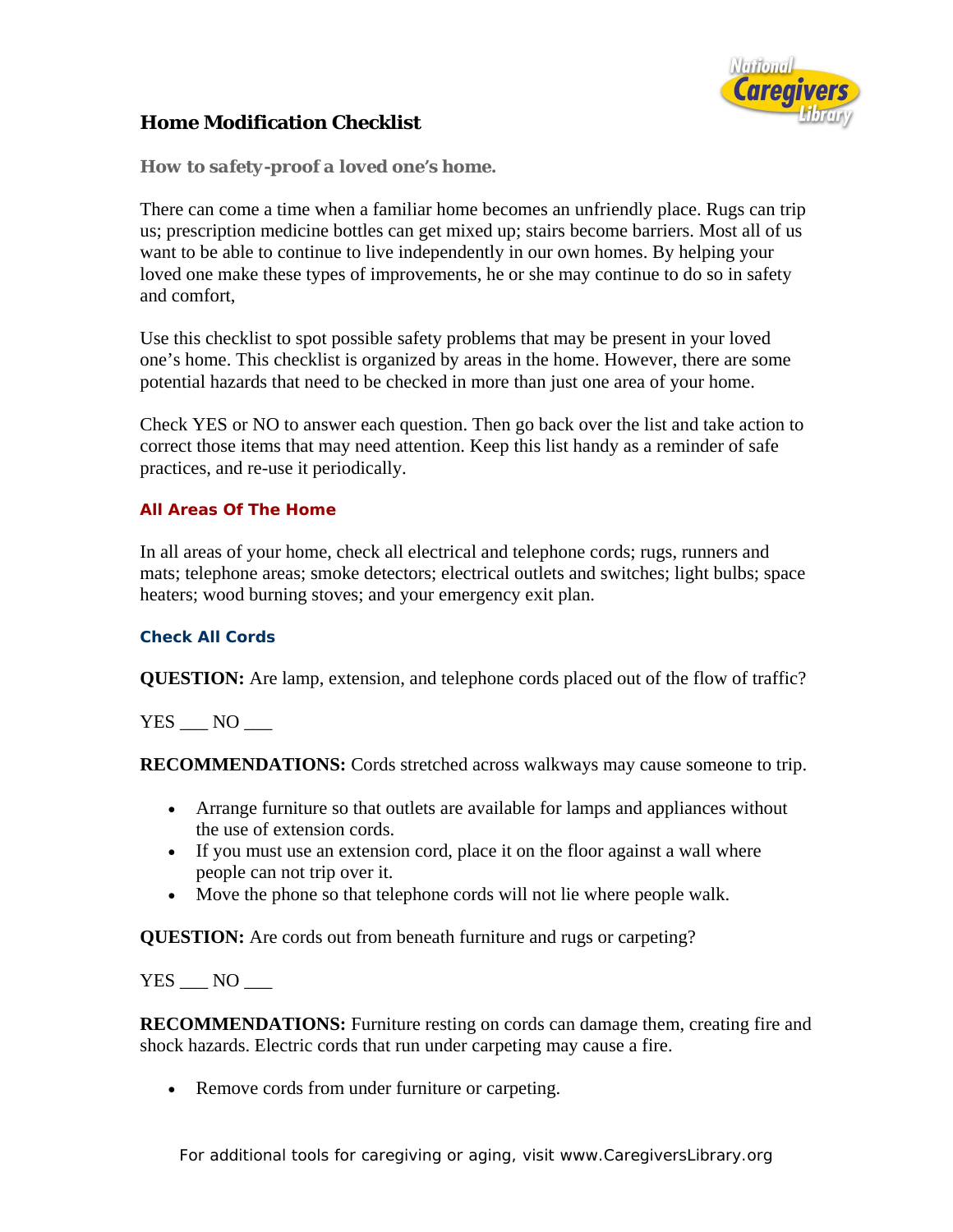• Replace damaged or frayed cords.

**QUESTION:** Are cords attached to the walls, baseboards, etc., with nails or staples?

 $YES$   $NO$   $\_$ 

**RECOMMENDATIONS:** Nails or staples can damage cords, presenting fire and shock hazards.

- Remove nails, staples, etc.
- Check wiring for damage.
- Use tape to attach cords to walls or floors.

**QUESTION:** Are electrical cords in good condition, not frayed or cracked?

YES NO

**RECOMMENDATION:** Damaged cords may cause a shock or fire. Replace frayed or cracked cords.

**QUESTION:** Do extension cords carry more than their proper load, as indicated by the ratings labeled on the cord and the appliance?

YES NO

**RECOMMENDATIONS:** Overloaded extension cords may cause fires. Standard 18 gauge extension cords can carry 1250 watts.

- If the rating on the cord is exceeded because of the power requirements of one or more appliances being used on the cord, change the cord to a higher rated one or unplug some appliances.
- If an extension cord is needed, use one having a sufficient amp or wattage rating.
- Check All Rugs, Runners And Mats

**QUESTION:** Are all small rugs and runners slip-resistant?

 $YES$   $NO$   $\qquad$ 

**RECOMMENDATIONS:** Falls are also the most common cause of fatal injury for older people.

- Remove rugs and runners that tend to slide.
- Apply double-faced adhesive carpet tape or rubber matting to the backs of rugs and runners.
- Purchase rugs with slip-resistant backing.
- Check rugs and mats periodically to see if backing needs to be replaced.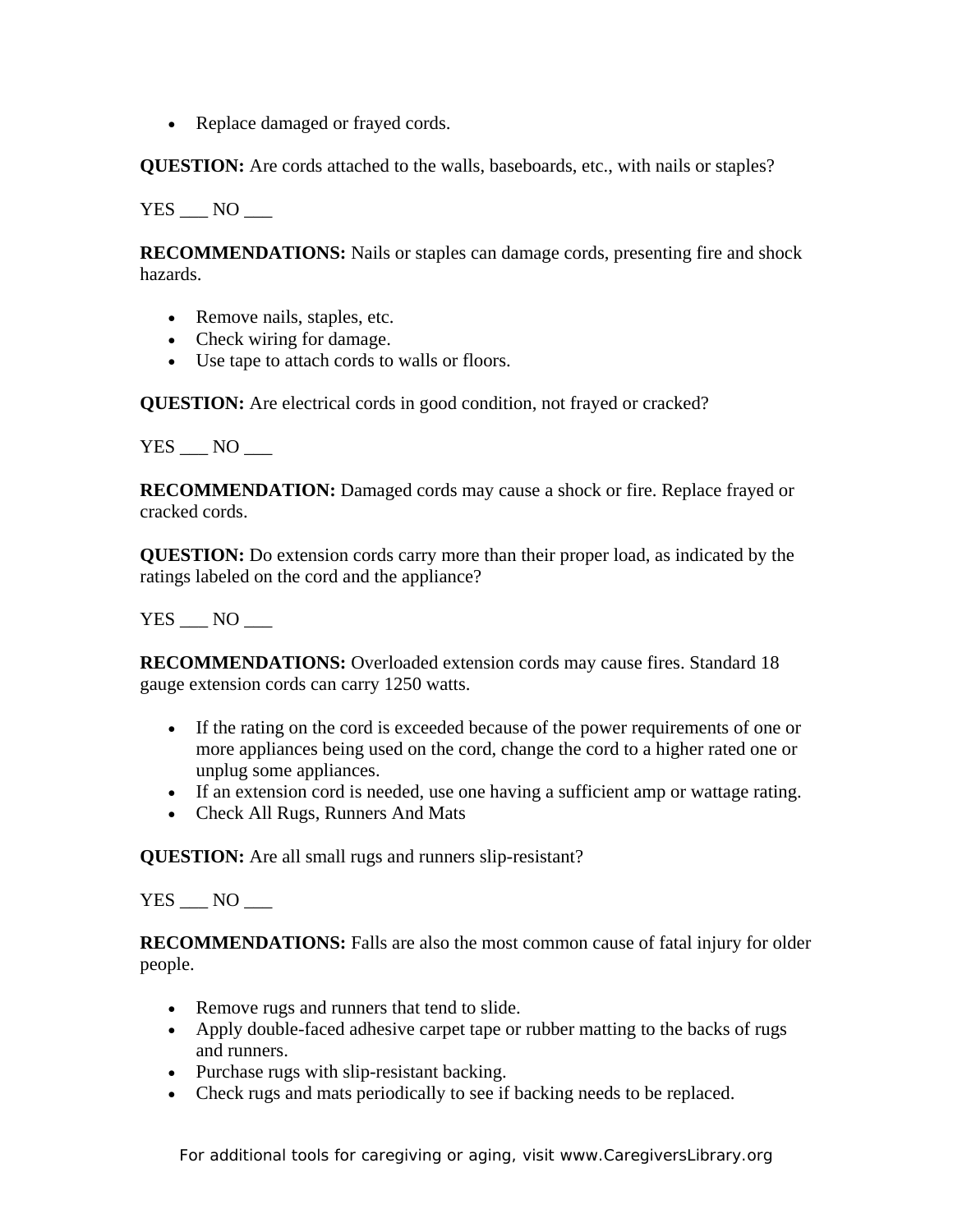- Place rubber matting under rugs. (Rubber matting that can be cut to size is available.)
- Purchase new rugs with slip-resistant backing.

NOTE: Over time, adhesive on tape can wear away. Rugs with slip- resistant backing also become less effective as they are washed. Periodically, check rugs and mats to see if new tape or backing is needed.

## **Telephone Areas**

**QUESTION:** Are emergency numbers posted on or near the telephone?

YES NO

**RECOMMENDATION:** In case of emergency, telephone numbers for the Police, Fire Department, and local Poison Control Center, along with a neighbor's number, should be readily available. Write the numbers in large print and tape them to the phone, or place them near the phone where they can be seen easily.

**QUESTION:** Do you have access to a telephone if you fall (or experience some other emergency which prevents you from standing and reaching a wall phone)?

 $YES$   $NO$   $\_$ 

**RECOMMENDATION:** Have at least one telephone located where it would be accessible in the event of an accident that leaves you unable to stand.

#### **Check Smoke Detectors**

**QUESTION:** Are smoke detectors properly located?

 $YES$   $NO$ 

**RECOMMENDATIONS:** At least one smoke detector should be placed on every floor of your home.

- Read the instructions that come with the smoke detector for advice on the best place to install it.
- Make sure detectors are placed near bedrooms, either on the ceiling or 6-12 inches below the ceiling on the wall.
- Locate smoke detectors away from air vents.

**QUESTION:** Do you have properly working smoke detectors?

 $YES$   $NO$   $\qquad$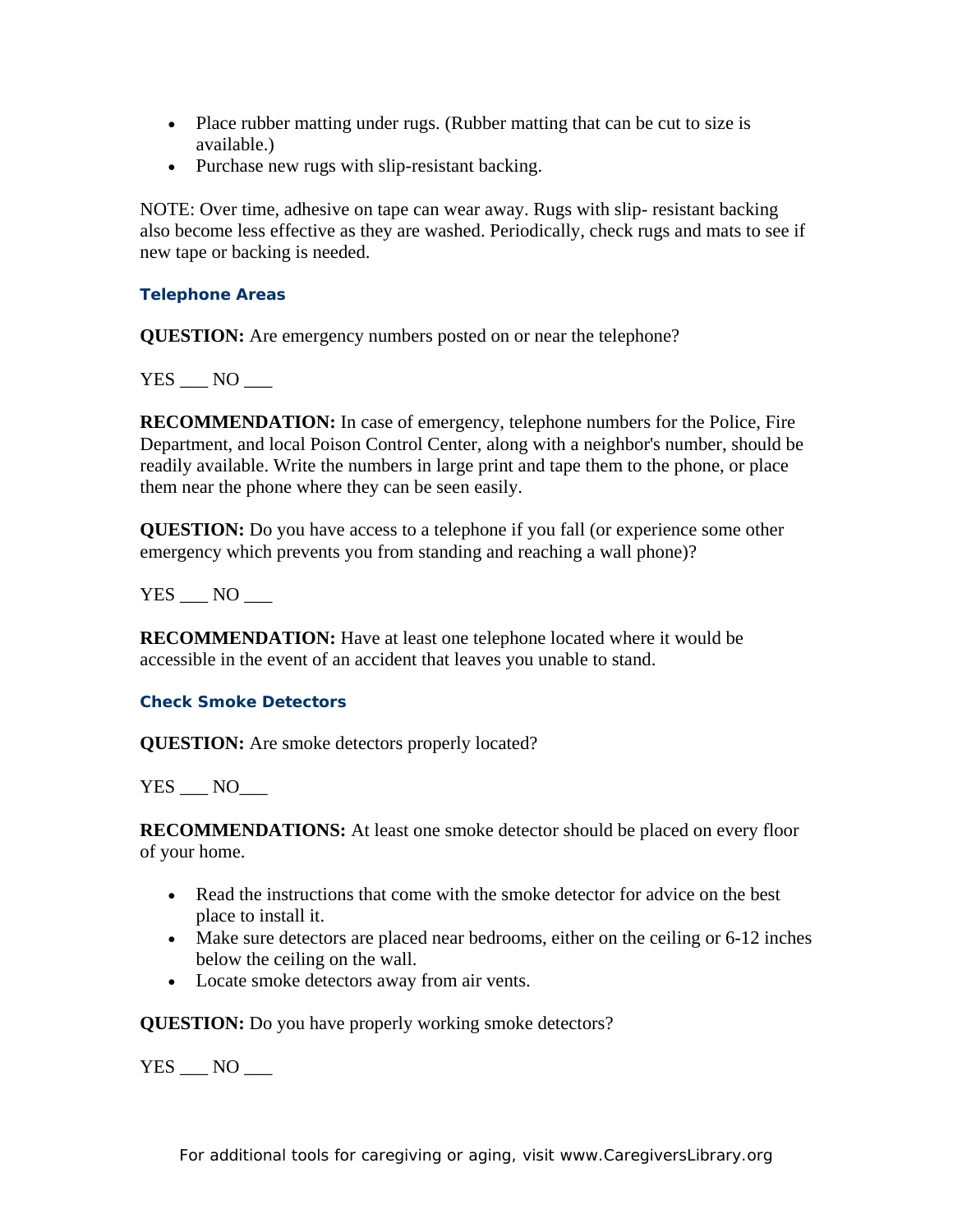**RECOMMENDATIONS:** Many home fire injuries and deaths are caused by smoke and toxic gases, rather than the fire itself. Smoke detectors provide an early warning and can wake you in the event of a fire.

- Purchase a smoke detector if you do not have one.
- Check and replace batteries and bulbs according to the manufacturer's instructions.
- Vacuum the grillwork of your smoke detector.
- Replace any smoke detectors which can not be repaired.

NOTE: Some fire departments or local governments will provide assistance in acquiring or installing smoke detectors.

## **Check Electrical Outlets And Switches**

**QUESTION:** Are any outlets and switches unusually warm or hot to the touch?

 $YES$   $NO$   $\qquad$ 

**RECOMMENDATIONS:** Unusually warm or hot outlets or switches may indicate that an unsafe wiring condition exists.

- Unplug cords from outlets and do not use the switches.
- Have an electrician check the wiring as soon as possible.

**QUESTION:** Do all outlets and switches have cover plates, so that no wiring is exposed?

 $YES$   $NO$   $\qquad$ 

**RECOMMENDATION:** Exposed wiring presents a shock hazard. Add a cover plate.

**QUESTION:** Are light bulbs the appropriate size and type for the lamp or fixture?

YES NO

**RECOMMENDATION:** A bulb of too high wattage or the wrong type may lead to fire through overheating. Ceiling fixtures, recessed lights, and "hooded" lamps will trap heat. Replace with a bulb of the correct type and wattage. (If you do not know the correct wattage, use a bulb no larger than 60 watts.)

## **Check Space Heaters**

**QUESTION:** Are heaters that come with a 3-prong plug being used in a 3-hole outlet or with a properly attached adapter?

 $YES$  NO  $\_\_$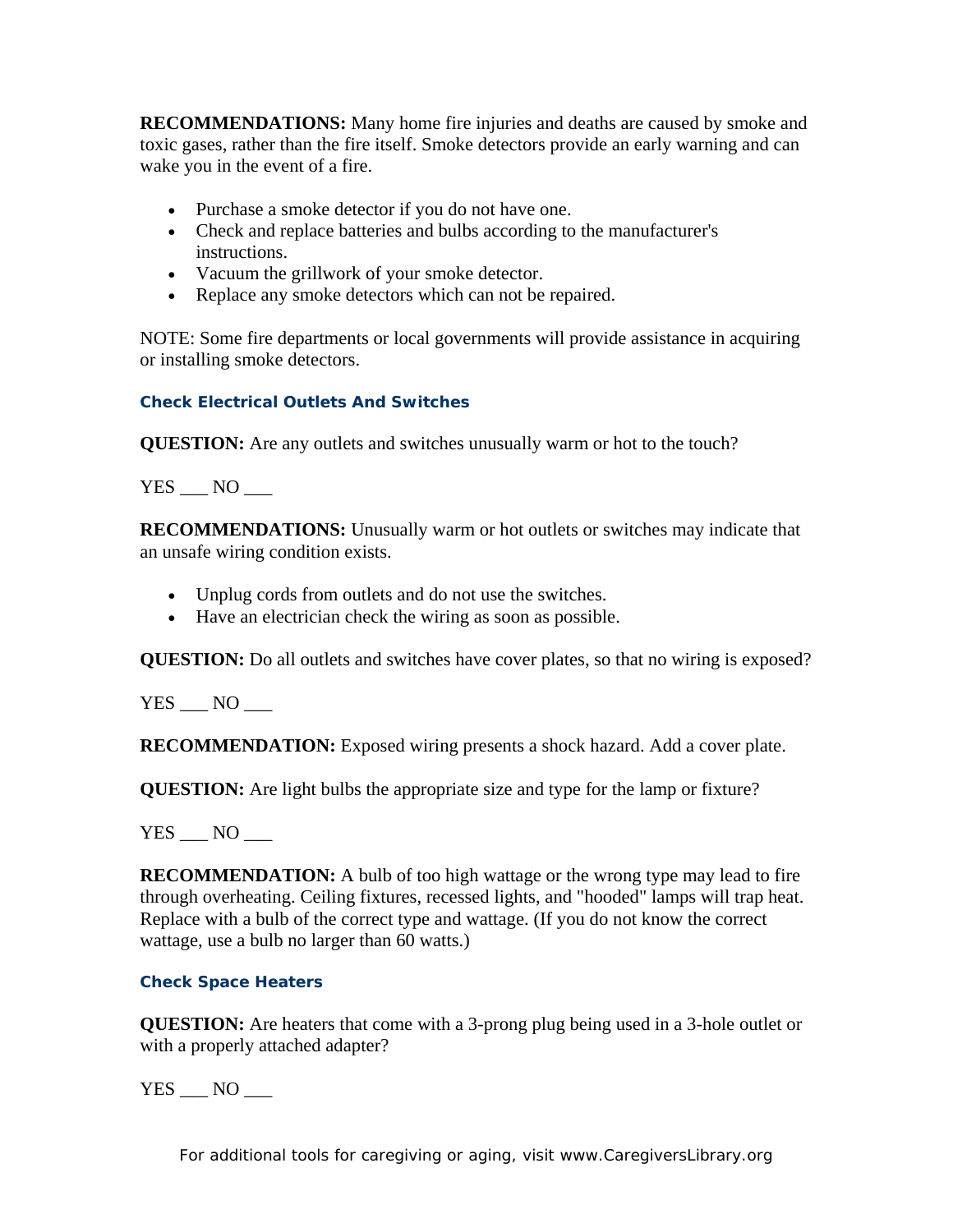**RECOMMENDATIONS:** The grounding feature provided by a 3-hole receptacle or an adapter for a 2-hole receptacle is a safety feature designed to lessen the risk of shock.

- Never defeat the grounding feature.
- If you do not have a 3-hole outlet, use an adapter to connect the heater's 3-prong plug. Make sure the adapter ground wire or tab is attached to the outlet.

**QUESTION:** Are small stoves and heaters placed where they cannot be knocked over, and away from furnishings and flammable materials, such as curtains or rugs?

 $YES$   $NO$   $\qquad$ 

**RECOMMENDATION:** Heaters can cause fires or serious burns if they cause you to trip or if they are knocked over. Relocate heaters away from passageways and flammable materials such as curtains, rugs, furniture, etc.

**QUESTION:** If your home has space heating equipment, such as a kerosene heater, a gas heater, or an LP gas heater, do you understand the installation and operating instructions thoroughly?

YES NO

**RECOMMENDATIONS:** Unvented heaters should be used with room doors open or window slightly open to provide ventilation. The correct fuel, as recommended by the manufacturer, should always be used. Vented heaters should have proper venting, and the venting system should be checked frequently. Improper venting is the most frequent cause of carbon monoxide poisoning, and older consumers are at special risk.

- Review the installation and operating instructions.
- Call your local fire department if you have additional questions.

## **Check Woodburning Heating Equipment**

**QUESTION:** Is woodburning equipment installed properly?

YES NO

**RECOMMENDATIONS:** Woodburning stoves should be installed by a qualified person according to local building codes.

- Local building code officials or fire marshals can provide requirements and recommendations for installation.
- NOTE: Some insurance companies will not cover fire losses if wood stoves are not installed according to local codes.

## **Check The Emergency Exit Plan**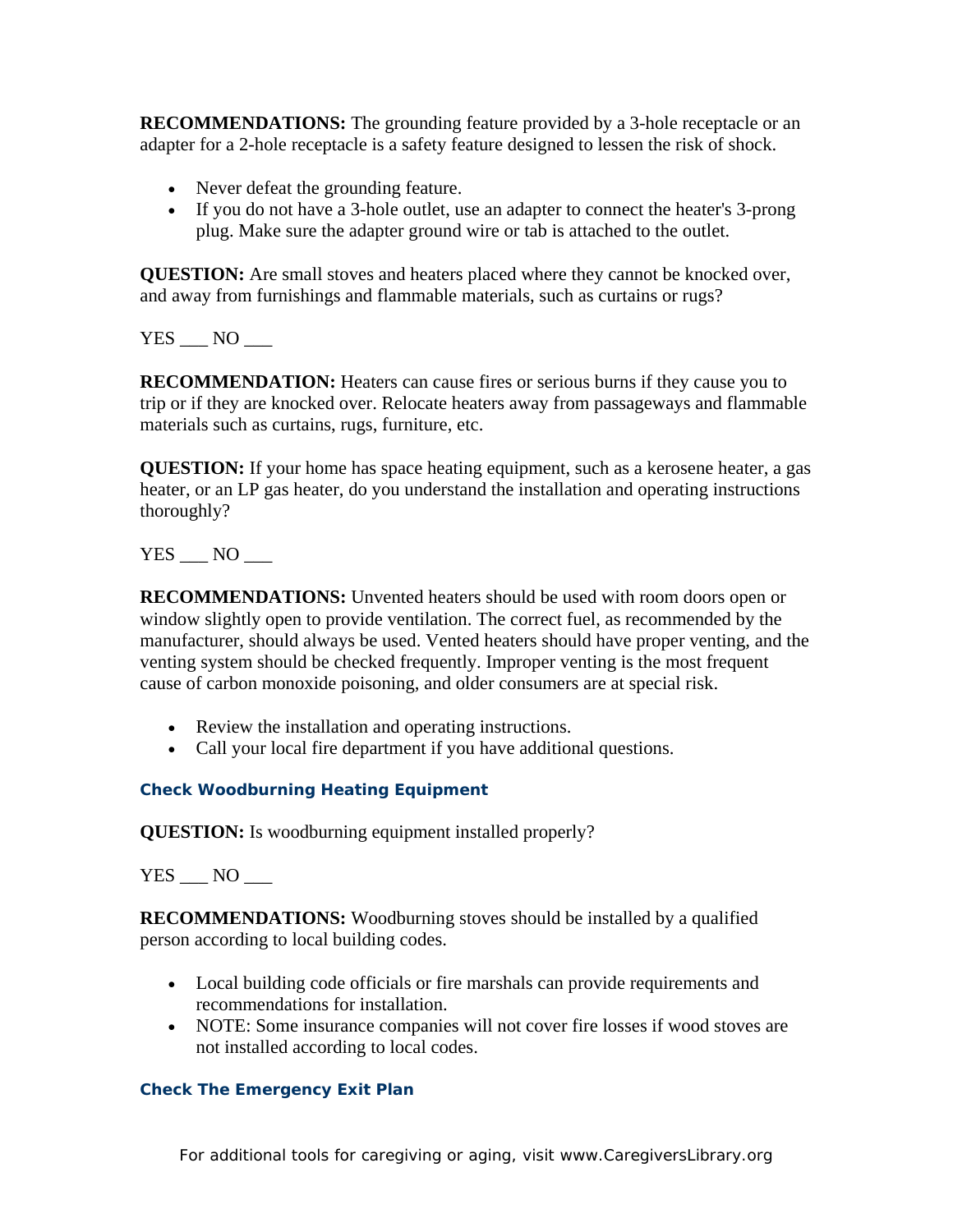**QUESTION:** Do you have an emergency exit plan and an alternate emergency exit plan in case of a fire?

YES NO

**RECOMMENDATIONS:** Once a fire starts, it spreads rapidly. Since you may not have much time to get out and there may be a lot of confusion, it is important that everyone knows what to do.

- Develop an emergency exit plan.
- Choose a meeting place outside your home so you can be sure that everyone is capable of escape quickly and safely.
- Practice the plan from time to time to make sure everyone is capable of escape quickly and safely.
- Remember periodically to re-check your home.

## **Check The Kitchen**

In the kitchen, check the range area, all electrical cords, lighting, the stool, all throw rugs and mats, and the telephone area.

**QUESTION:** Are towels, curtains, and other things that might catch fire located away from the range?

YES NO

**RECOMMENDATIONS:** Placing or storing non-cooking equipment like potholders, dish towels, or plastic utensils on or near the range may result in fires or burns.

- Store flammable and combustible items away from range and oven.
- Remove any towels hanging on oven handles. If towels hang close to a burner, change the location of the towel rack.
- If necessary, shorten or remove curtains which could brush against heat sources.

**QUESTION:** Do you wear clothing with short or close-fitting sleeves while you are cooking?

YES NO

**RECOMMENDATION:** The U.S. Consumer Products Safety Commission estimates that 70% of all people who die from clothing fires are over 65 years of age. Long sleeves are more likely to catch fire than are short sleeves. Long sleeves are also more apt to catch on pot handles, overturning pots and pans and causing scalds. Roll back long, loose sleeves or fasten them with pins or elastic bands while you are cooking.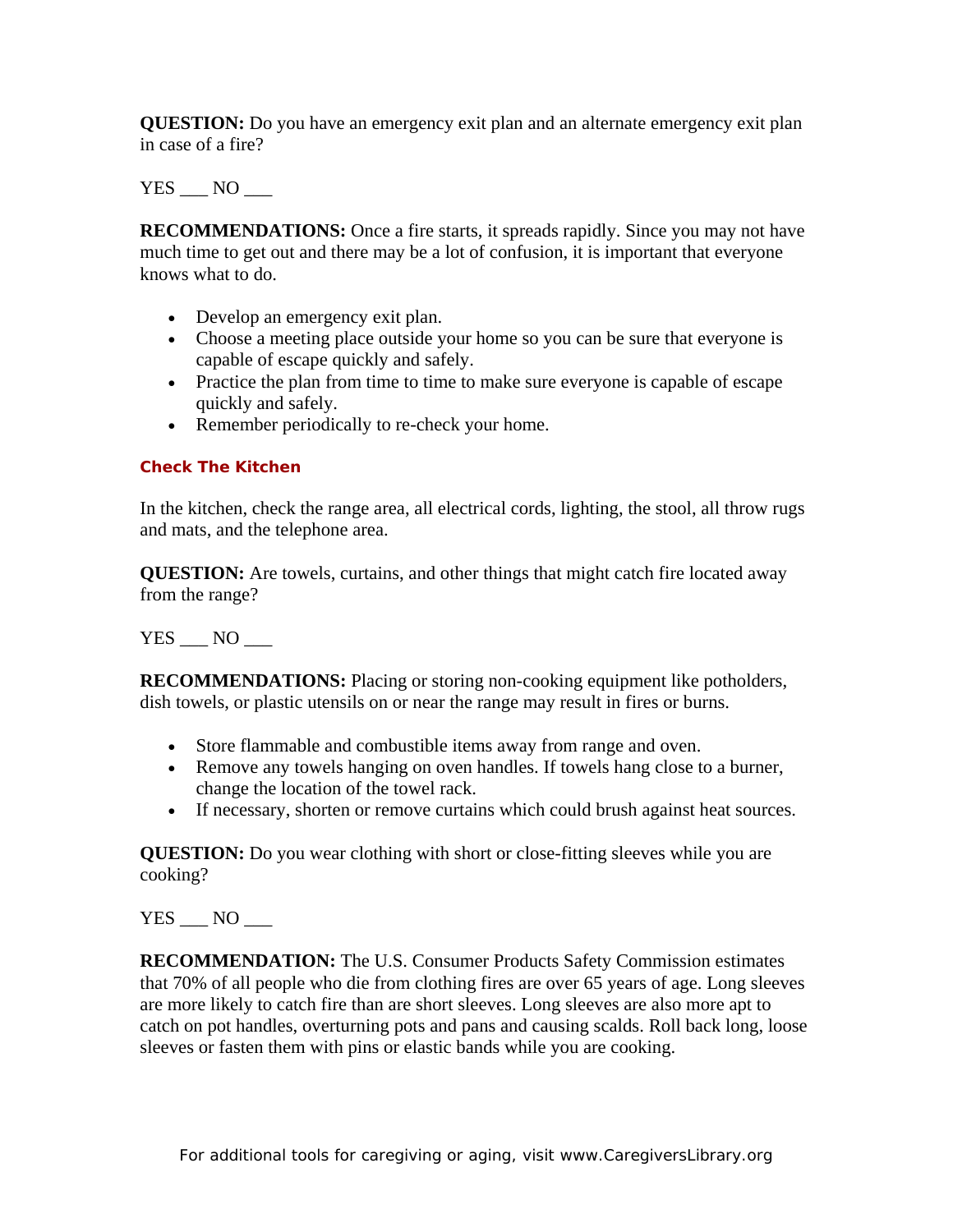**QUESTION:** Are kitchen ventilation systems or range exhausts functioning properly and are they in use while you are cooking?

YES NO

**RECOMMENDATION:** Indoor air pollutants may accumulate to unhealthful levels in a kitchen where gas or kerosene-fire appliances are in use. Use ventilation systems or open windows to clear air of vapors and smoke.

**QUESTION:** Are all extension cords and appliance cords located away from the sink or range areas?

 $YES$   $\_\$  NO  $\_\$ 

**RECOMMENDATIONS:** Electrical appliances and power cords can cause shock or electrocution if they come in contact with water. Cords can also be damaged by excess heat.

- Move cords and appliances away from sink areas and hot surfaces.
- Move appliances closer to wall outlets or to different outlets so you won't need extension cords.
- If extension cords must be used, install wiring guides so that cords will not hang near sink, range, or working areas.
- Consider adding new outlets for convenience and safety; ask your electrician to install outlets equipped with ground fault circuit interrupters (GFCIs) to protect against electric shock. A GFCI is a shock-protection device that will detect electrical fault and shut off electricity before serious injury or death occurs.

**QUESTION:** Does good, even lighting exist over the stove, sink, and countertop work areas, especially where food is sliced or cut?

YES NO

**RECOMMENDATIONS:** Low lighting and glare can contribute to burns or cuts. Improve lighting by:

- Opening curtains and blinds (unless this causes to much glare).
- Using the maximum wattage bulb allowed by the fixture. (If you do not know the correct wattage for the fixture, use a bulb no larger than 60 watts.)
- Make sure that the bulbs you use are the right type and wattage for the light fixture.
- Reducing glare by using frosted bulbs, indirect lighting, shades or globes on light fixtures, or partially closing the blinds or curtains.
- Installing additional light fixtures, e.g. under cabinet/over countertop lighting.

**QUESTION:** Do you have a step stool which is stable and in good repair?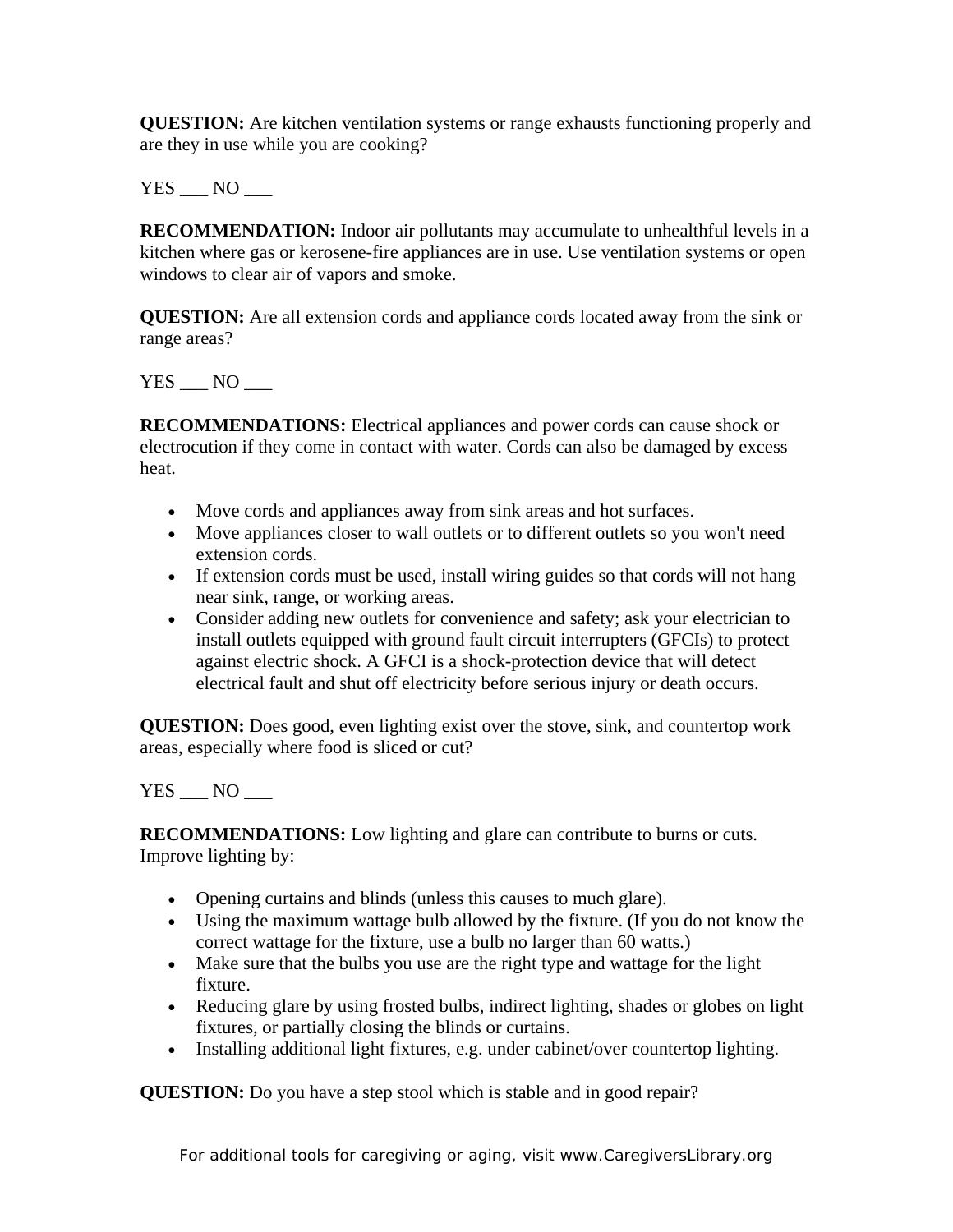$YES$  NO  $\_\_$ 

**RECOMMENDATIONS:** Standing on chairs, boxes, or other makeshift items to reach high shelves can result in falls. If you don't have a step stool, consider buying one. Choose one with a handrail that you can hold onto while standing on the top step.

- Before climbing on any step stool, make sure it is fully opened and stable.
- Tighten screws and braces on the step stool.
- Discard step stools with broken parts.
- Remember: Check all of the product areas mentioned at the beginning of the checklist.

## **Living Room / Family Room**

In the living room/family room, check all rugs and runners, electrical and telephone cords, lighting, the fireplace and chimney, the telephone area, and all passageways.

**QUESTION:** Are chimneys clear from accumulations of leaves, and other debris that can clog them?

YES NO

**RECOMMENDATIONS:** A clogged chimney can cause a poorly-burning fire to result in poisonous fumes and smoke coming back into the house.

- Do not use the chimney until the blockage has been removed.
- Have the chimney checked and cleaned by a registered or licensed professional.

**QUESTION:** Has the chimney been cleaned within the past year?

YES NO

**RECOMMENDATIONS:** Burning wood can cause a build up of a tarry substance (creosote) inside the chimney. This material can ignite and result in a serious chimney fire. Have the chimney checked and cleaned by a registered or licensed professional.

#### **Check Passageways**

**QUESTION:** Are hallways, passageways between rooms, and other heavy traffic areas well lit?

YES NO

**RECOMMENDATIONS:** Shadowed or dark areas can hide tripping hazards.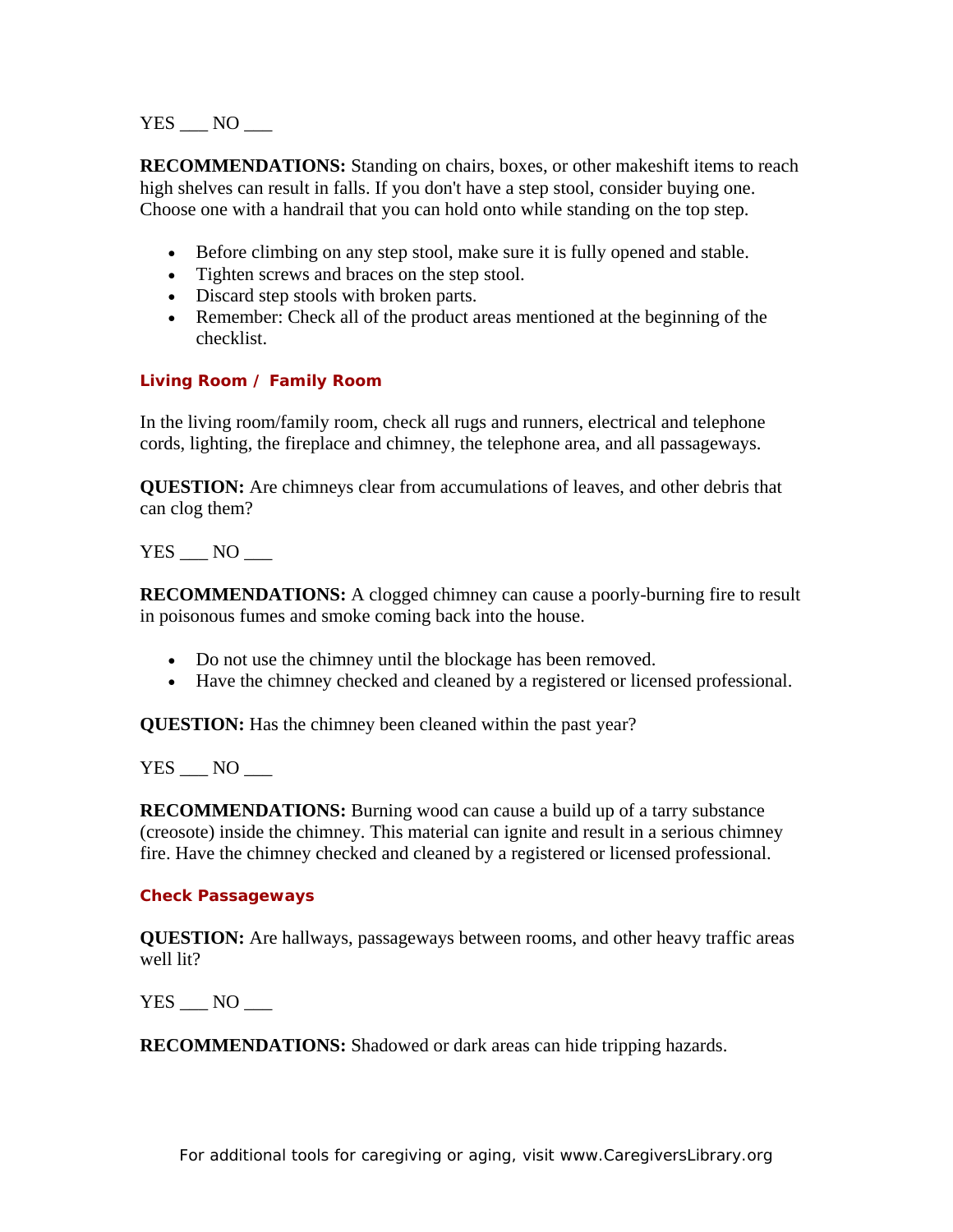- Use the maximum wattage bulb allowed by the fixture. (If you do not know the correct wattage, use a bulb no larger than 60 watts.)
- Make sure that the bulbs you use are the right type and wattage for the light fixture.
- Install night lights.
- Reduce glare by using frosted bulbs, indirect lighting, shades or globes on light fixtures, or partially closing blinds or curtains.
- Consider using additional lamps or light fixtures.

**QUESTION:** Are exits and passageways kept clear?

 $YES$   $NO$   $\qquad$ 

**RECOMMENDATIONS:** Furniture, boxes, or other items could be an obstruction or tripping hazard, especially in the event of an emergency or fire.

- Rearrange furniture to open passageways and walkways.
- Remove boxes and clutter.
- Remember: Check all of the product areas mentioned at the beginning of the checklist.

#### **Check Bathroom, Bathtub And Shower Areas**

In the bathroom, check bathtub and shower areas, water temperature, rugs and mats, lighting, small electrical appliances, and storage areas for medications.

**QUESTION:** Are bathtubs and showers equipped with non-skid mats, abrasive strips, or surfaces that are not slippery?

YES NO

**RECOMMENDATIONS:** Wet soapy tile or porcelain surfaces are especially slippery and may contribute to falls.

- Apply textured strips or appliques on the floors of tubs and showers.
- Use non-skid mats in the tub and shower, and on the bathroom floor.

**QUESTION:** Do bathtubs and showers have at least one (preferably two) grab bars?

YES NO

**RECOMMENDATIONS:** Grab bars can help you get into and out of your tub or shower, and can help prevent falls.

• Check existing bars for strength and stability, and repair if necessary.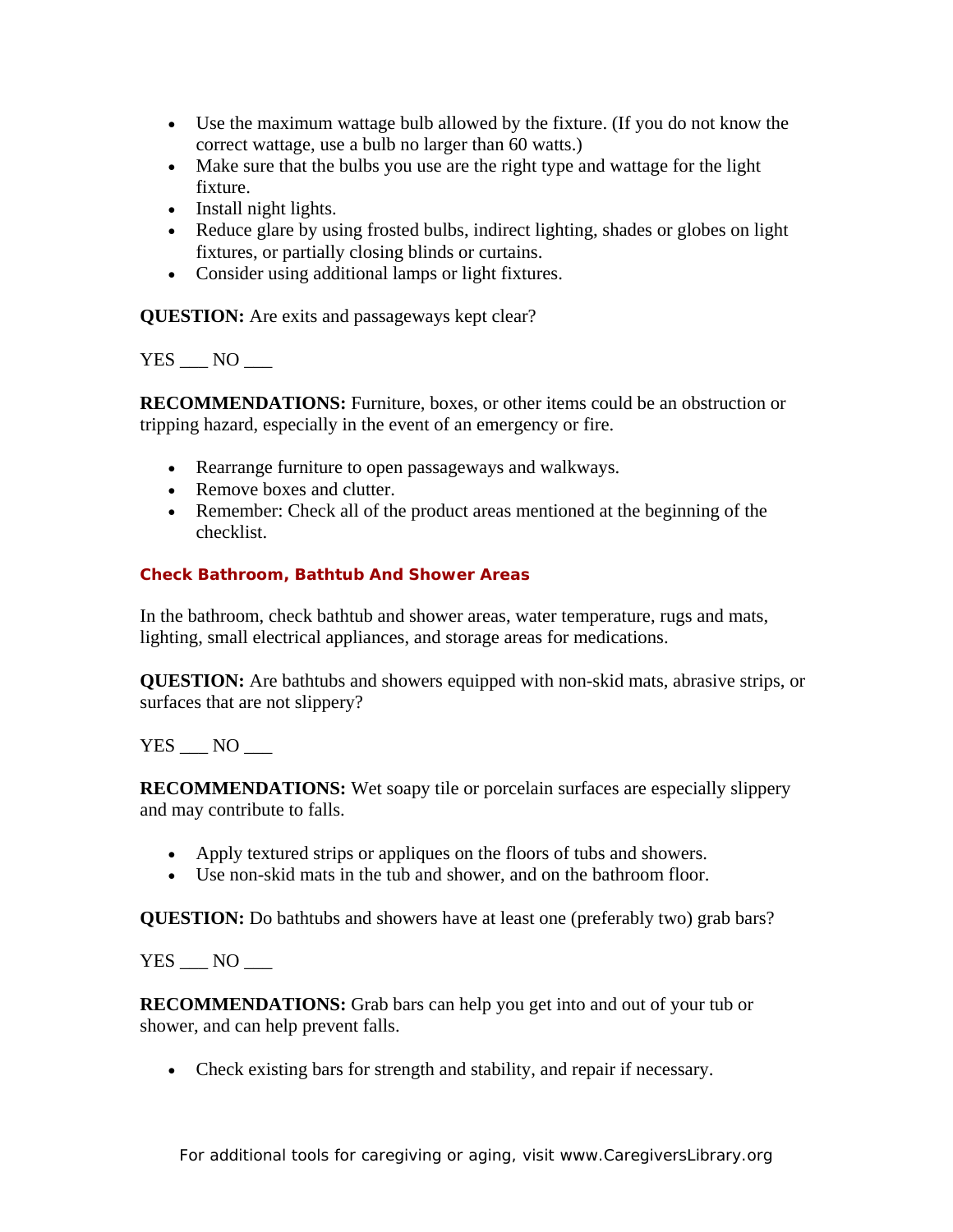• Attach grab bars, through the tile, to structural supports in the wall, or install bars specifically designed to attach to the sides of the bathtub. If you are not sure how it is done, get someone who is qualified to assist you.

**QUESTION:** Is the temperature 120 degrees or lower?

 $YES$  NO  $\_\_$ 

**RECOMMENDATIONSS:** Water temperature above 120 degrees can cause tap water scalds.

- Lower the setting on your hot water heater to "Low" or 120 degrees. If you are unfamiliar with the controls of your water heater, ask a qualified person to adjust it for you. If your hot water system is controlled by the landlord, ask the landlord to consider lowering the setting.
- Always check water temperature by hand before entering bath or shower.
- Taking baths, rather than showers, reduces the risk of a scald from suddenly changing water temperatures.

NOTE: If the water heater does not have a temperature setting, you can use a thermometer to check the temperature of the water at the tap.

## **Check Lighting**

**QUESTION:** Is a light switch located near the entrance to the bathroom?

YES NO

**RECOMMENDATIONS:** A light switch near the door will prevent you from walking through a dark area.

- Install a night light. Inexpensive lights that plug into outlets are available.
- Consider replacing the existing switch with a "glow switch" that can be seen in the dark.

## **Check Small Electrical Appliances**

**QUESTION:** Are small electrical appliances such as hair dryers, shavers, curling irons, etc., unplugged when not in use?

YES NO

**RECOMMENDATIONS:** Even an appliance that is not turned on, such as a hairdryer, can be potentially hazardous if it is left plugged in. If it falls into water in a sink or bathtub while plugged in, it could cause a lethal shock.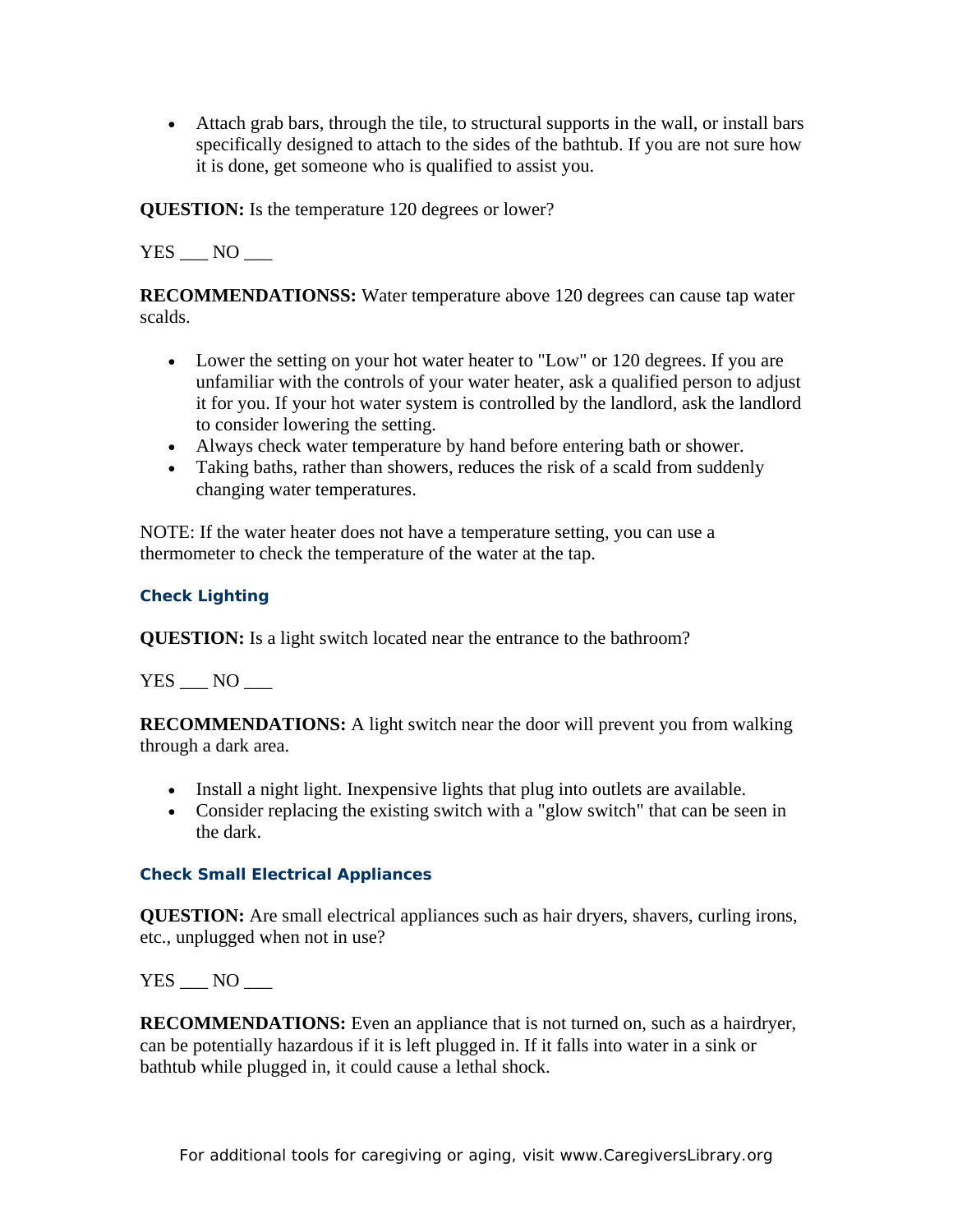- Unplug all small appliances when not in use.
- Never reach into water to retrieve an appliance that has fallen in without being sure the appliance is unplugged.
- Install a ground fault circuit interrupter (GFCI) in your bathroom outlet to protect against electric shock.

## **Check Medications**

**QUESTION:** Are all medicines stored in the containers that they came in and are they clearly marked?

 $YES$   $NO$   $\_$ 

**RECOMMENDATIONS:** Medications that are not clearly and accurately labeled can be easily mixed up. Taking the wrong medicine or missing a dosage of medicine can be dangerous.

- Be sure that all containers are clearly marked with the contents, doctor's instructions, expiration date, and patient's name.
- Dispose of outdated medicines properly.
- Request non-child-resistant closures from your pharmacist only when you cannot use child-resistant closures.

NOTE: Many poisonings occur when children visiting grandparents go through the medicine cabinet or grandmother's purse. In homes where grandchildren or other youngsters are frequent visitors, medicines should be purchased in containers with childresistant caps, and the caps properly closed after each use. Store medicines beyond the reach of children.

## **Check Bedrooms**

In the bedroom, check all rugs and runners, electrical and telephone cords, and areas around beds.

**QUESTION:** Are lamps or light switches within reach of each bed?

YES NO

**RECOMMENDATIONS:** Lamps or switches located close to each bed will enable people getting up at night to see where they are going.

- Rearrange furniture closer to switches or move lamps closer to beds.
- Install night lights.

**QUESTION:** Are ash trays, smoking materials, or other fire sources (heaters, hot plates, teapots, etc.) located away from beds or bedding?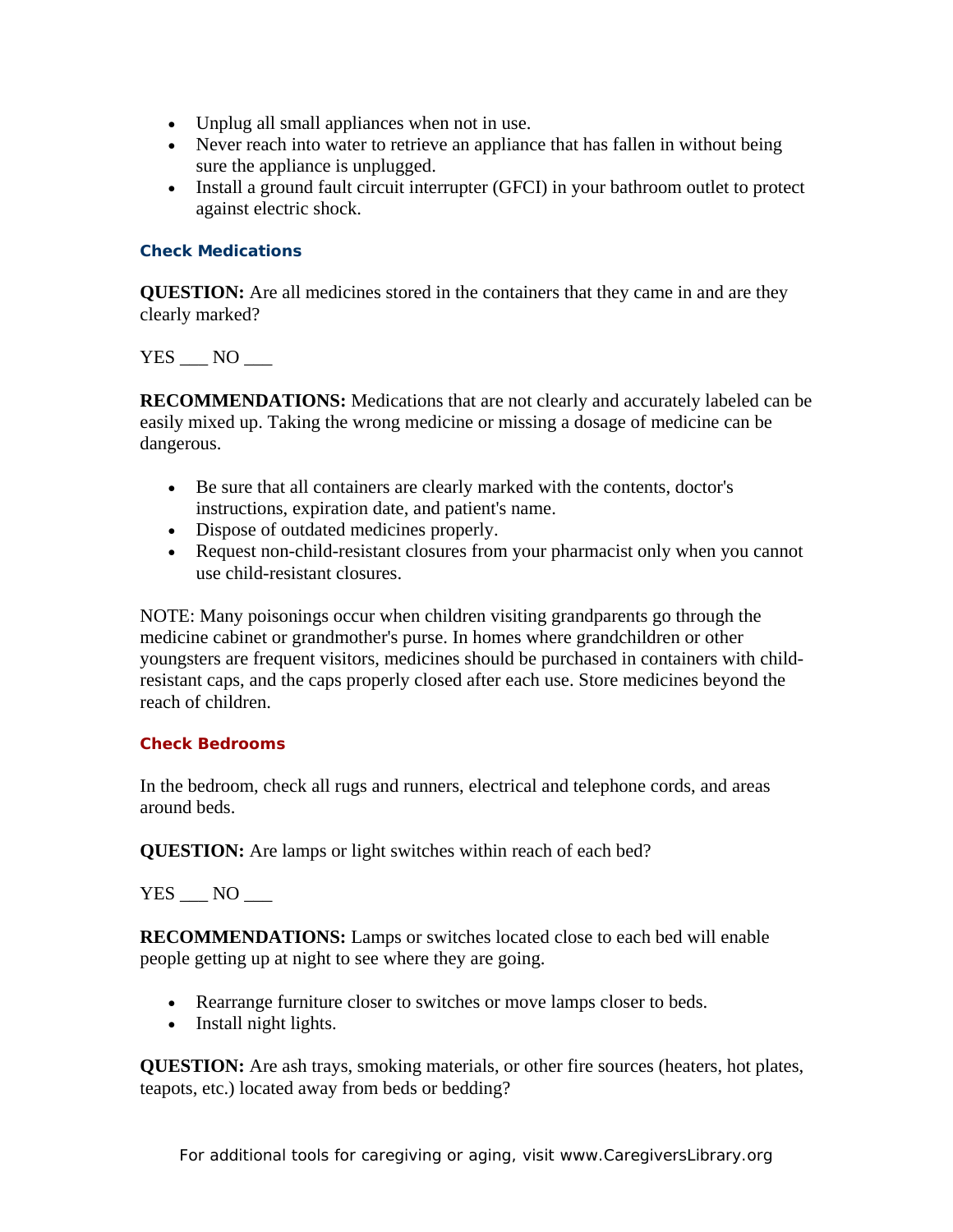$YES$  NO  $\_\_$ 

**RECOMMENDATIONS:** Burns are a leading cause of accidental death among seniors. Smoking in bed is a major contributor to this problem. Among mattress and bedding fire related deaths in a recent year, 42% were to persons 65 or older.

- Remove sources of heat or flame from areas around beds.
- Don't smoke in bed.

**QUESTION:** Is anything covering your electric blanket when in use?

YES NO

**RECOMMENDATION:** "Tucking in" electric blankets, or placing additional coverings on top of them can cause excessive heat buildup which can start a fire.

**QUESTION:** Do you avoid "tucking in" the sides or ends of your electric blanket?

YES NO

#### **RECOMMENDATIONS:**

- Use electric blankets according to the manufacturer's instructions.
- Don't allow anything on top of the blanket while it is in use. (This includes other blankets or comforters, even pets sleeping on top of the blanket.)
- Don't set electric blankets so high that they could burn someone who falls asleep while they are on.

**QUESTION:** Do you ever go to sleep with a heating pad that is turned on?

 $YES$   $NO$   $\qquad$ 

**RECOMMENDATION:** Never go to sleep with a heating pad if it is turned on because it can cause serious burns even at relatively low settings.

**QUESTION:** Is there a telephone close to your bed?

 $YES$   $NO$   $\qquad$ 

**RECOMMENDATION:** In case of an emergency, it is important to be able to reach the telephone without getting out of bed.

#### **Basement, Garage, Workshop & Storage Areas**

In the basement, garage, workshop, and storage areas, check: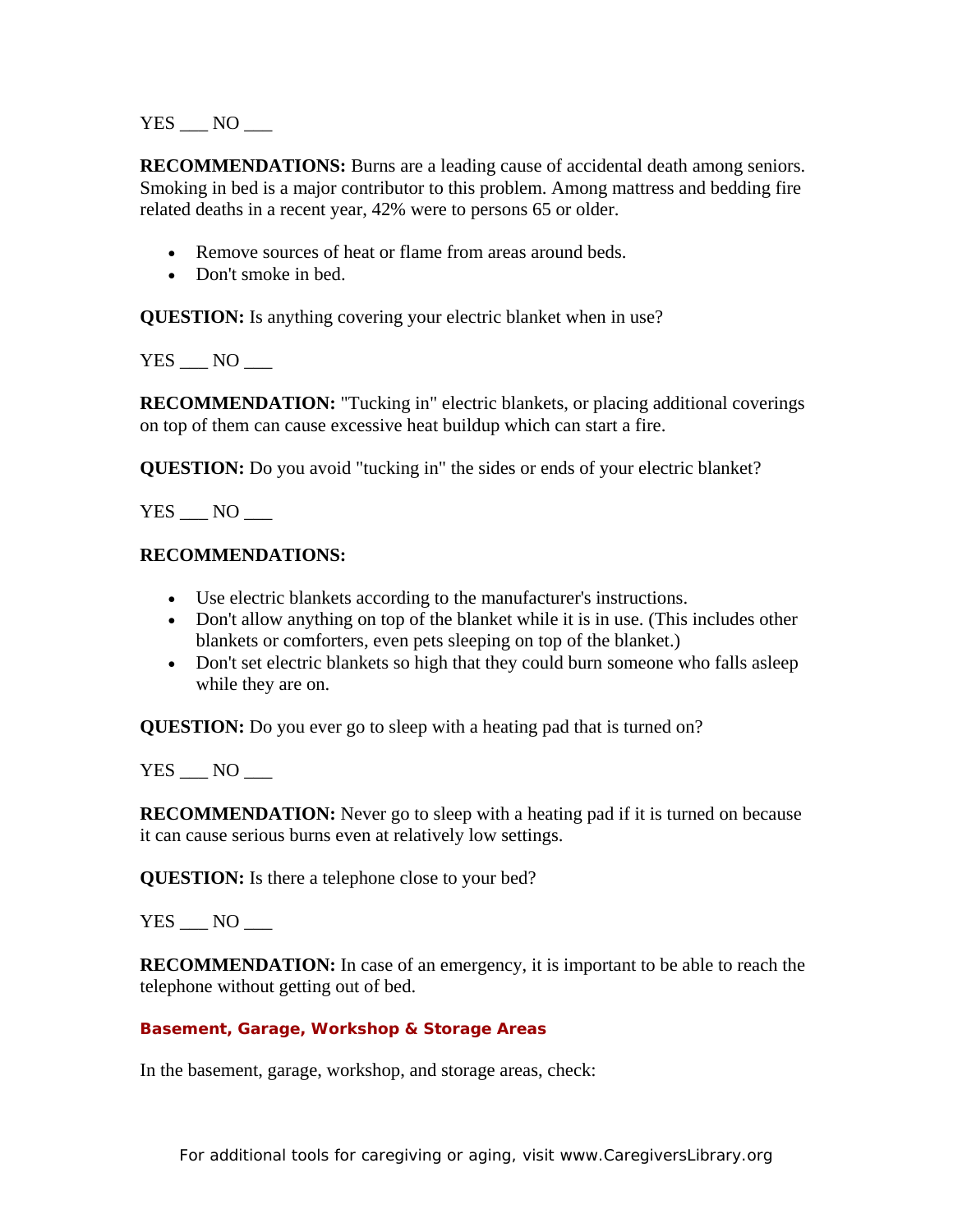- Lighting
- Fuse boxes or circuit breakers
- Appliances and power tools
- Electrical cords
- Flammable liquids.

**QUESTION:** Are work areas, especially areas where power tools are used, well lit?

YES NO

**RECOMMENDATION:** Power tools were involved in over 5,200 injuries treated in hospital emergency rooms to people 65 and over in 1982. Three fourths of these were finger injuries. Good lighting can reduce the chance that you will accidentally cut your finger. Either install additional light, or avoid working with power tools in the area.

**QUESTION:** Can you turn on the lights without first having to walk through a dark area?

 $YES$  NO  $\_\_$ 

**RECOMMENDATIONS:** Basements, garages, and storage areas can contain many tripping hazards and sharp or pointed tools that can make a fall even more hazardous.

- Keep an operating flashlight handy.
- Have an electrician install switches at each entrance to a dark area.

#### **Check The Fuse Box Or Circuit Breakers**

**QUESTION:** If fuses are used, are they the correct size for the circuit?

 $YES$   $NO$   $\qquad$ 

**RECOMMENDATIONS:** Replacing a correct size fuse with a larger size fuse can present a serious fire hazard. If the fuse in the box is rated higher than that intended for the circuit, excessive current will be allowed to flow and possibly overload the outlet and house wiring to the point that a fire can begin.

• Be certain that correct-size fuses are used. (If you do not know the correct sizes, consider having an electrician identify and label the sizes to be used.)

NOTE: If all, or nearly all, fuses used are 30-amp fuses, there is a chance that some of the fuses are rated too high for the circuit.

#### **Check Appliances And Power Tools**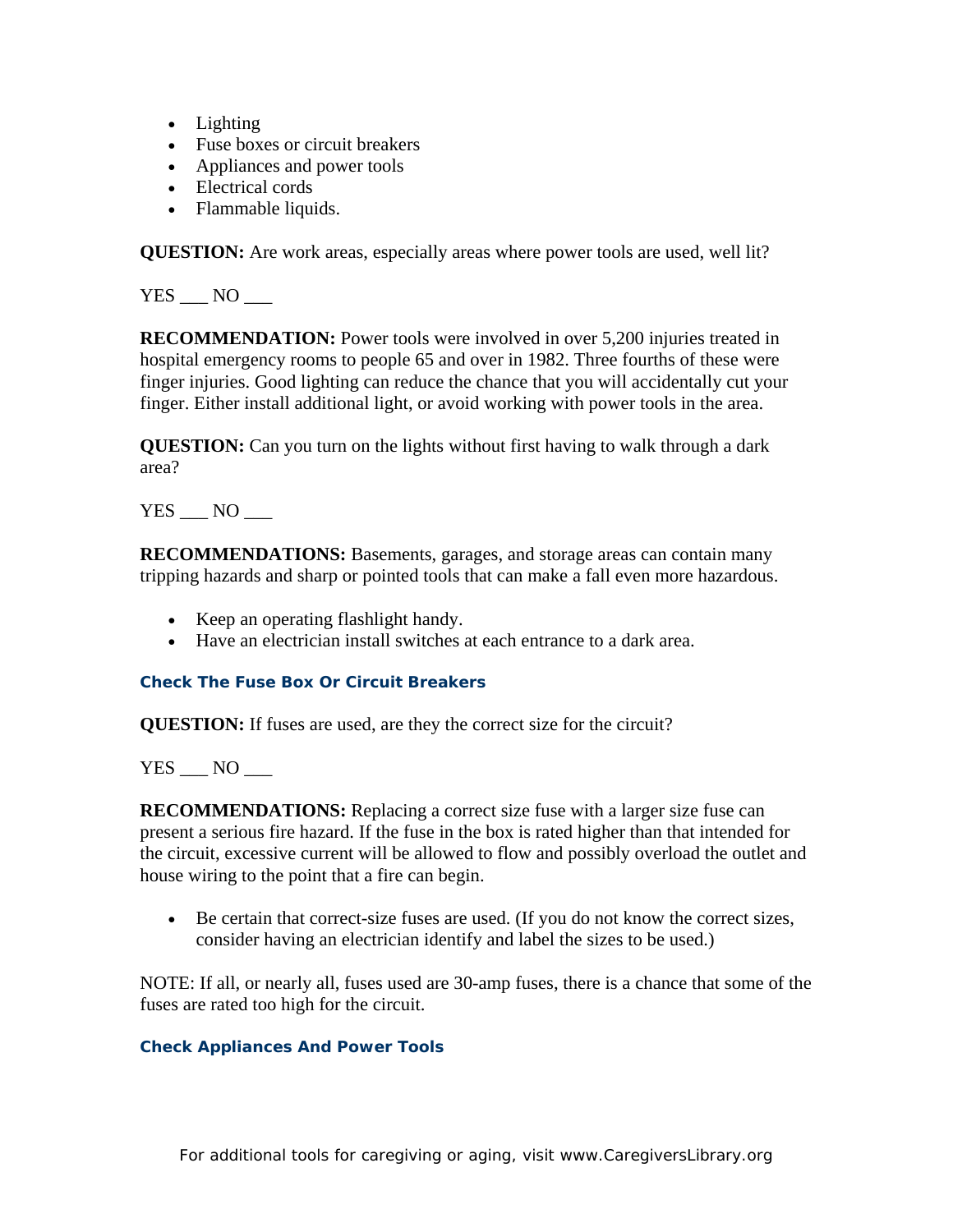**QUESTION:** Are power tools equipped with a 3-prong plug or marked to show that they are double insulated?

YES NO

**RECOMMENDATION:** These safety features reduce the risk of an electric shock. Use a properly connected 3-prong adapter for connecting a 3- prong plug to a 2-hole receptacle. Consider replacing old tools that have neither a 3-prong plug nor are double insulated.

**QUESTION:** Are power tools guards in place?

 $YES$   $\_\$  NO  $\_\$ 

**RECOMMENDATION:** Power tools used with guards removed pose a serious risk of injury from sharp edges or moving parts. Replace guards that have been removed from power tools.

**QUESTION:** Has the grounding feature on any 3-prong plug been defeated by removal of the grounding pin or by improperly using an adapter?

YES NO

**RECOMMENDATION:** Improperly grounded appliances can lead to electric shock. Check with your service person or an electrician if you are in doubt.

## **Check Flammable And Volatile Liquids**

**QUESTION:** Are containers of volatile liquids tightly capped?

YES NO

**RECOMMENDATION:** If not tightly closed, vapors may escape that may be toxic when inhaled. Check containers periodically to make sure they are tightly closed.

NOTE: The Consumer Products Safety Commission has reports of several cases in which gasoline, stored as much as 10 feet from a gas water heater, exploded. Many people are unaware that gas fumes can travel that far.

**QUESTION:** Are gasoline, paints, solvents, or other products that give off vapors or fumes stored away from ignition sources?

YES NO

**RECOMMENDATION:** Gasoline, kerosene, and other flammable liquids should be stored out of living areas in properly labeled, non-glass safety containers. Remove these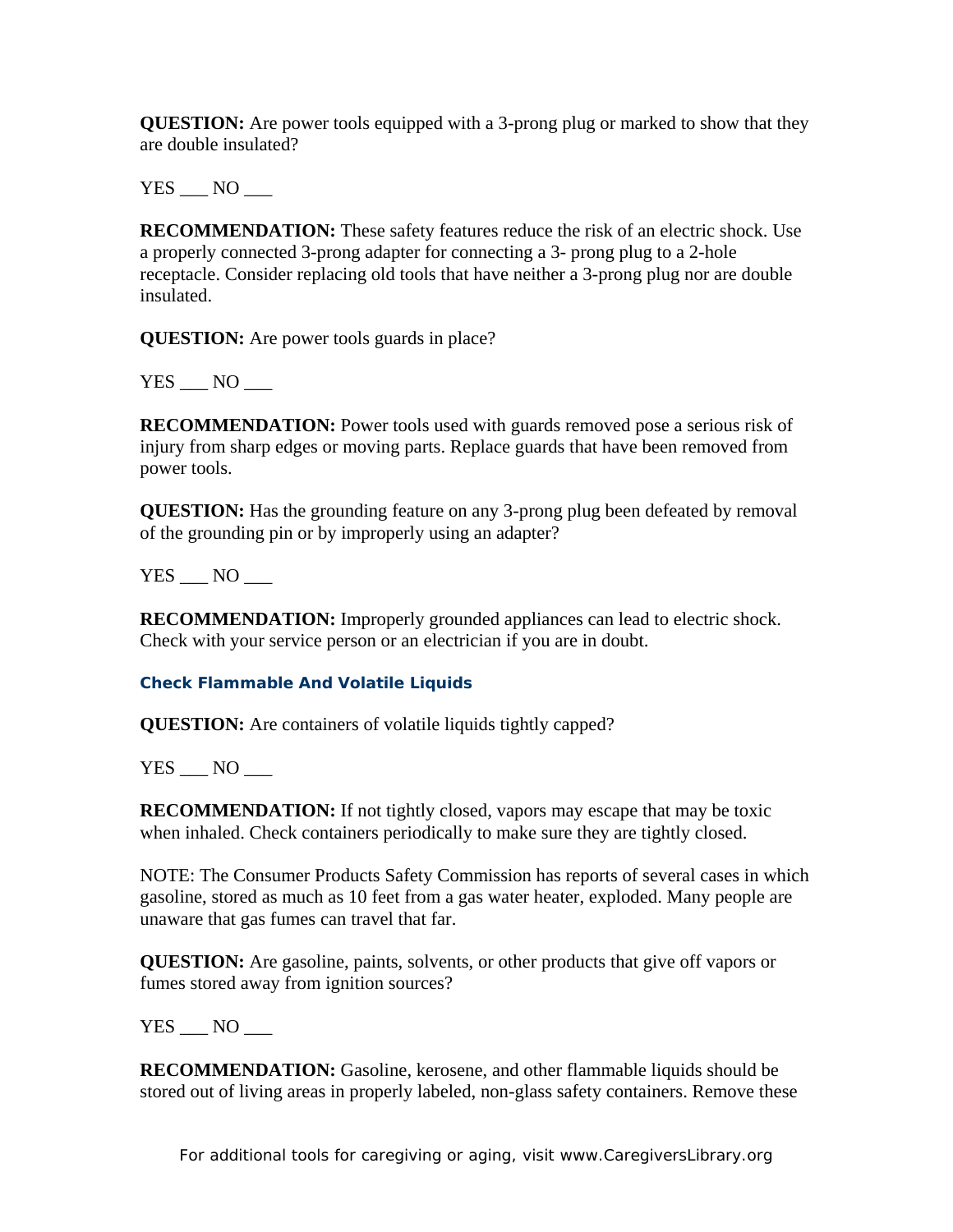products from the areas near heat or flame such as heaters, furnaces, water heaters, ranges, and other gas appliances.

## **Stairs**

For all stairways, check lighting, handrails, and the condition of the steps and coverings?

**QUESTION:** Are stairs well lighted?

YES NO

**RECOMMENDATIONS:** Stairs should be lighted so that each step, particularly the step edges, can be clearly seen while going up and down stairs. The lighting should not produce glare or shadows along the stairway.

- Use the maximum wattage bulb allowed by the light fixture. (If you do not know the correct wattage, use a bulb no larger than 60 watts.)
- Reduce glare by using frosted bulbs, indirect lighting, shades or globes on light fixtures, or partially closing blinds and curtains.
- Have a qualified person add additional light fixtures. Make sure that the bulbs you use are the right type and wattage for the light fixture.

**QUESTION:** Are light switches located at both the top and bottom of the stairs.

YES NO

**RECOMMENDATIONS:** Even if you are very familiar with the stairs, lighting is an important factor in preventing falls. You should be able to turn on the lights before you use the stairway from either end.

- If no other light is available, keep an operating flashlight in a convenient location at the top and bottom of the stairs.
- Install night lights at nearby outlets.
- Consider installing switches at the top and bottom of the stairs.

**QUESTION:** Do the steps allow secure footing?

YES NO

**RECOMMENDATIONS:** Worn treads or worn or loose carpeting can lead to insecure footing, resulting in slips or falls.

- Try to avoid wearing only socks or smooth-soled shoes or slippers when using stairs.
- Make certain the carpet is firmly attached to the steps all along the stairs.
- Consider refinishing or replacing worn treads, or replacing worn carpeting.